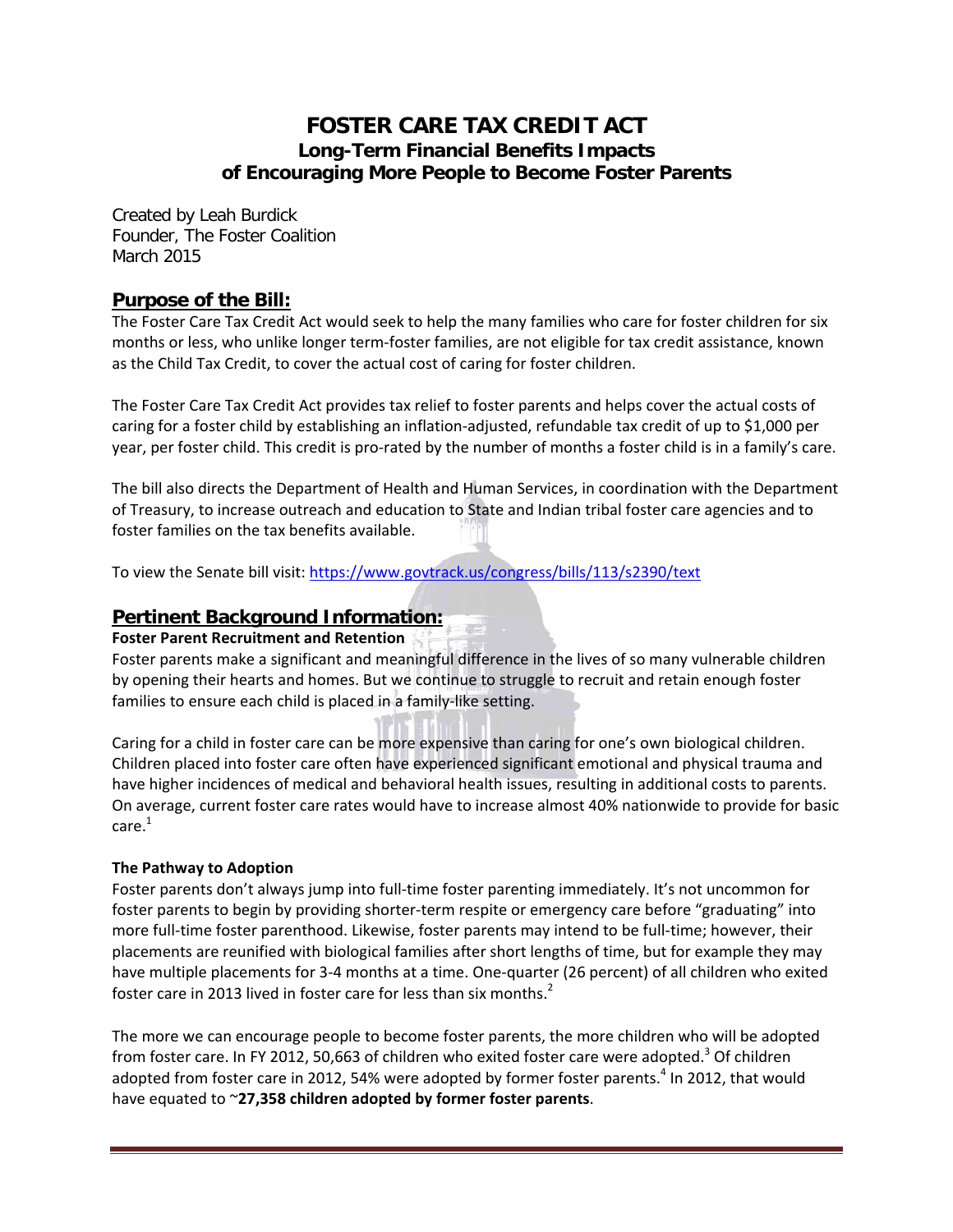#### **Much Publicized Foster Parent Shortage**

### The shortage of foster homes has been widely reported. Here's an excerpt from a February 25, 2015 *LA Times* story:

"Demand for foster beds exceeds supply by more than 30% nationally. Forty percent of parents withdraw during their first year, and an additional 20% say they want out, national studies show. Those families that remain are often stuck in deep poverty themselves."<sup>5</sup>

## **Potential Fiscal Impact:**

#### **Shorter‐Term Fiscal Impact**

A study conducted by Barth et al., and reported by the federal Children's Bureau, showed that the government saves between **\$65,000 and \$127,000** for each child who is adopted rather than placed in long-term foster care.<sup>6</sup>

Per the above, in 2012 about 27,358 children were adopted by former foster parents. This would create a cost savings range from **\$1.8B to \$3.5B nationally**.

The National Adoption Council has reported estimates that align with the above:

"Comparing the per‐child cost of subsidized adoption from foster care with the cost of maintaining a child in foster care, one concludes that the child adopted from foster care costs the public only 40 percent as much as the child who remains in foster care. The difference in cost per child per year amounts to \$15,480 (\$25,782minus \$10,302). If the number of children adopted from foster care doubled (increased by57,500), the savings to the public would amount to \$890 million per year. If more children in foster care were made available for adoption, even greater savings could result."<sup>7</sup>

#### **Longer‐Term Social Issues & Their Fiscal Impact**

Likewise, other social costs are offset when children are adopted from foster care. When comparing children who are adopted versus those who "age‐out" of foster care at the state's maximum age (up to 20 years old in CA if certain requirements are met) without having been adopted, those who "age out" are more likely to be incarcerated, homeless and/or require public assistance as adults at a considerable burden to the taxpayer.

According to a 2010 study by the Universities of Chicago and Washington, nearly 30,000 youth age out of the U.S. foster care system annually without the emotional and financial support necessary to succeed. University researchers interviewed groups of "aged-out" foster children over the course of several years, and this is what they found:

- Nearly 40% had been homeless or couch surfed
- Almost 60% of young men had been convicted of a crime
- Only 48% were employed
- 75% of women and 33% of men received government benefits to meet basic needs
- $\bullet$  17% of the females were pregnant<sup>8</sup>

#### *Number of Children who Age‐Out of California Foster Care*

About **4,500 children** age out of California foster care each year<sup>9</sup>

#### *Homelessness*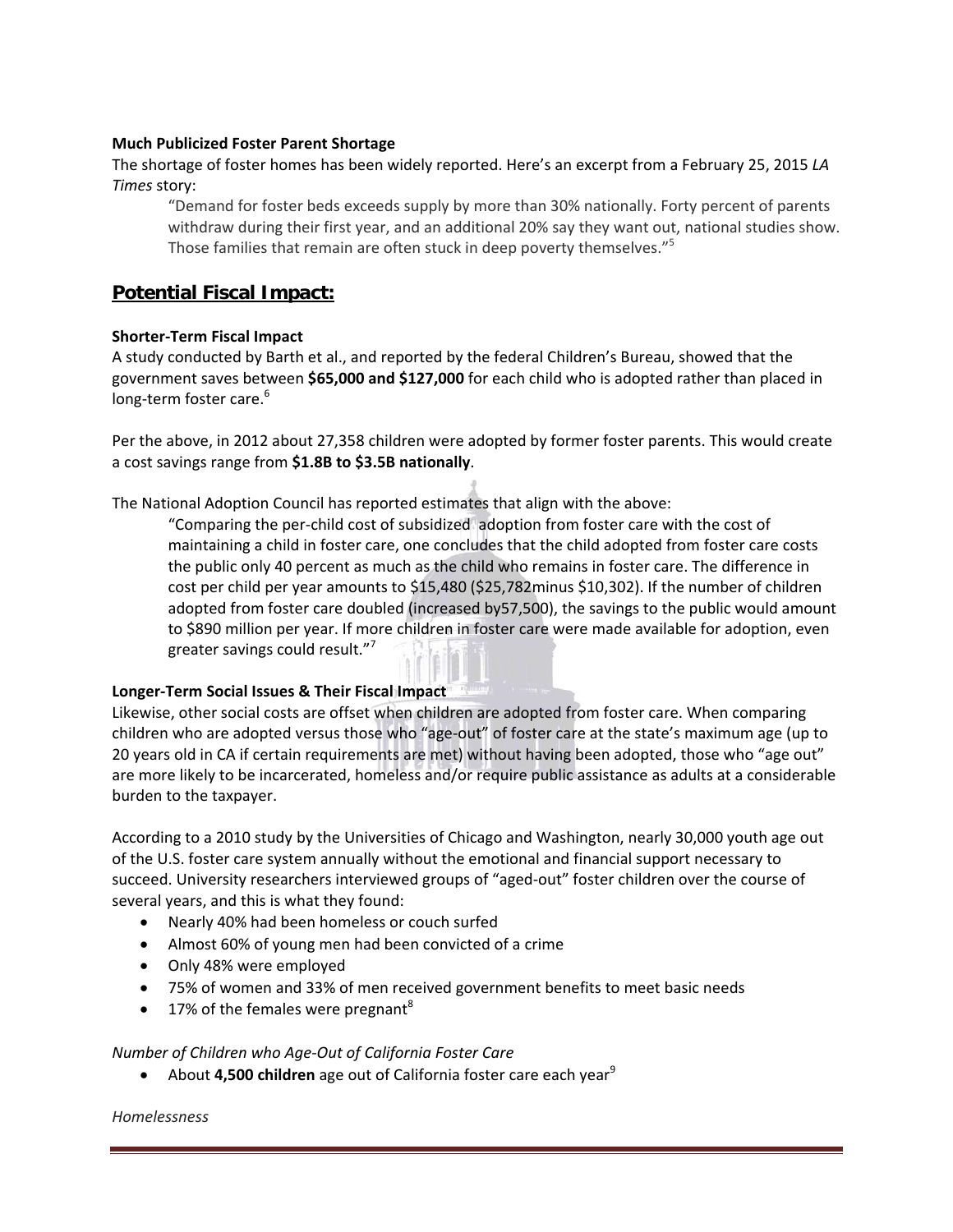- **•** According to HUD, it costs about \$40,000/year for a homeless person to be on the streets.<sup>10</sup>
- If 40% of the 4,500 children become homeless each year, it equates to 1,800 homeless former foster children.
- 1,800 homeless former foster youth costing taxpayers \$40K = **\$72M**
- The ultimate costs would be significant given the difficulty of emerging from homelessness and that this only represents on group. If each year, nearly 1,800 additional youth become homeless, the number would compound quickly.
- $\bullet$  It should be noted that San Francisco alone spends  $$165.7M$  annually on homeslessness<sup>11</sup>

#### *Incarceration*

- Of those who aged-out of foster care, almost 60% of young men had been convicted of a crime.
- In FY 2012, the proportion of males to females in foster care was 52%/48% $^{12}$
- $\bullet$  52% of 4500 = 2,340 men.
- California spends approximately \$49K per year per inmate.<sup>13</sup>
- The cost of incarcerating 2,340 men for just one year is **~\$114.7M**

#### *Social Welfare*

- As noted, 75% of women and 33% of men received government benefits to meet basic needs<sup>14</sup>
- California spends \$19.9 billion annually on welfare<sup>15</sup>

### **Individuals/Organizations in Support:**

Senate bill 2390 is supported by the Alliance for Strong Families and Communities and the Child Welfare League of America.

# **Individuals/Organizations in Opposition:**

I am unable to find any documented opposition to this bill as of March 27, 2015

## **Related Previous Legislation:**

This bill was introduced by Senator Heitkamp (for herself and Mr. Kaine)on May 22, 2014, in a previous session of Congress, but was not enacted.

#### **Sources**

 $\overline{1}$  Foster Care Tax Credit Act (S. 664) Fact Sheet

<sup>2</sup> Child Trends Databank, Foster Care, Accessed March 29, 2015. http://www.childtrends.org/?indicators=fostercare#sthash.EIzdjWvJ.dpuf

<sup>3</sup> Children's Bureau, Foster Care 2012. Published November 2013. Page 6. Accessed March 27, 2015 https://www.childwelfare.gov/pubPDFs/foster.pdf

4 U.S. Department of Health & Human Services, The AFCARS Report, estimates as of July 2012. Accessed March 27, 2015 https://www.acf.hhs.gov/sites/default/files/cb/afcarsreport19.pdf